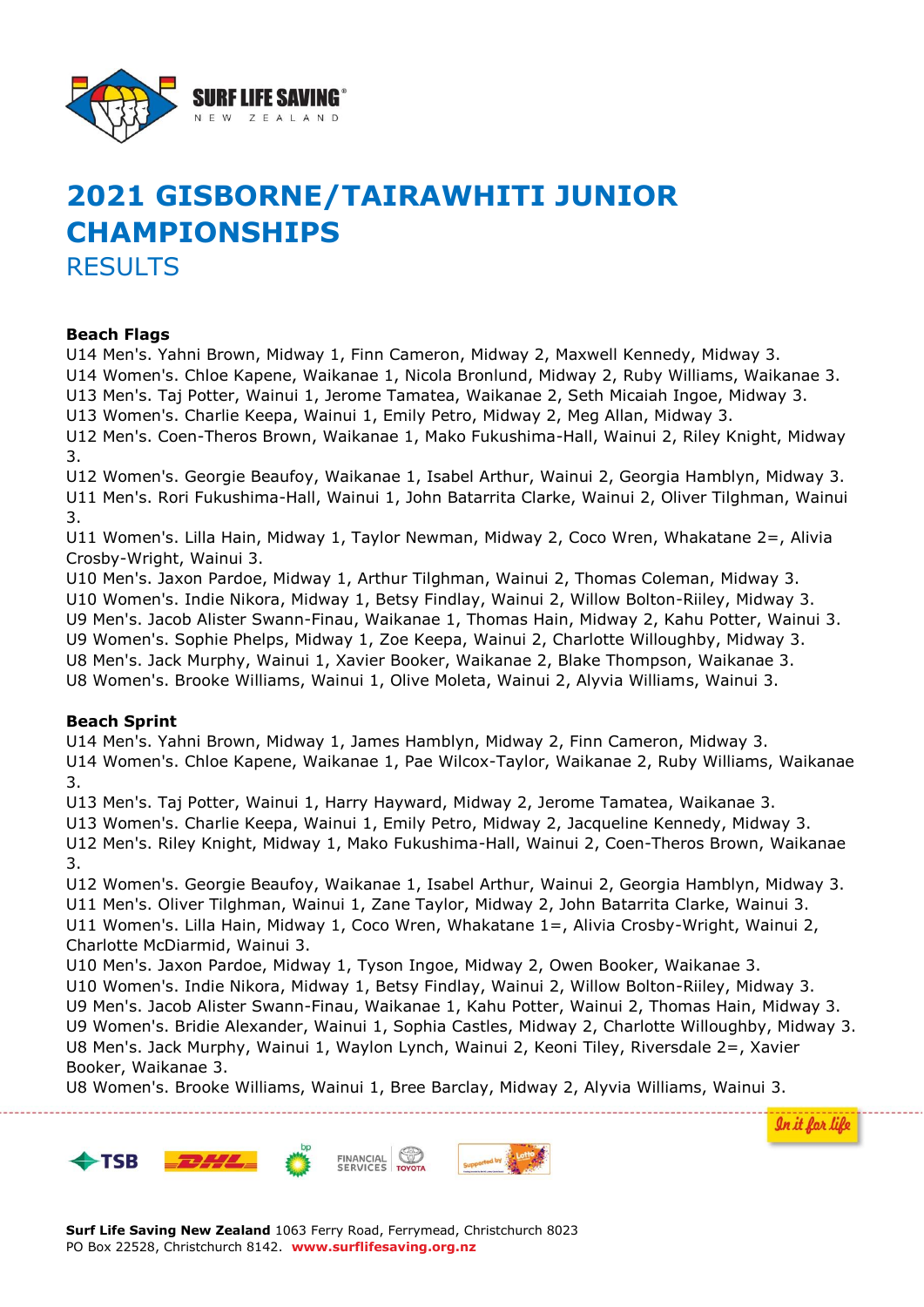## **Diamond Race**

U14 Men's. Yahni Brown, Midway 1, Austin Fergus, Midway 2, Max Phillips, Wainui 3.

U14 Women's. Chloe Kapene, Waikanae 1, Ruby Williams, Waikanae 2, Hannah Webb, Wainui 3. U13 Men's. Harry Hayward, Midway 1, Quinn Lockwood, Wainui 2, Jerome Tamatea, Waikanae 3.

U13 Women's. Ella Sutton, Midway 1, Charlie Keepa, Wainui 2, Emily Petro, Midway 3.

U12 Men's. Mako Fukushima-Hall, Wainui 1, Jack Long, Wainui 2, Riley Knight, Midway 3. U12 Women's. Gabrielle Searle, Midway 1, Georgia McKendry, Waikanae 2, Brooke Matthews, Midway 3.

U11 Men's. Rori Fukushima-Hall, Wainui 1, Zane Taylor, Midway 2, Oscar Hayward, Midway 3. U11 Women's. Taylor Newman, Midway 1, Coco Wren, Whakatane 1=, Lilla Hain, Midway 2, Elena Marxen-Short, Whakatane 2=, Klara Pauwels, Wainui 3.

U10 Men's. Sam Matthews, Midway 1, Owen Booker, Waikanae 2, Arthur Tilghman, Wainui 3. U10 Women's. Jade Hopper, Waikanae 1, Ibanez Te Pairi, Waikanae 2.

U9 Men's. Blake F Taylor, Midway 1, Jack McFarlane, Midway 2, Bear Wren, Whakatane 2=, Flynn Teutenberg, Wainui 3.

U9 Women's. Sophia Castles, Midway 1, Zoe Keepa, Wainui 2, Bridie Alexander, Wainui 3. U8 Men's. Jack Murphy, Wainui 1, Keoni Tiley, Riversdale 1=, Waylon Lynch, Wainui 2, Mason Rennie, Waikanae 3.

U8 Women's. Brooke Williams, Wainui 1, Alyvia Williams, Wainui 2, Olive Moleta, Wainui 3.

## **Run Swim Run**

U14 Men's. Yahni Brown, Midway 1, Felix Sparks, Waikanae 2, Max Phillips, Wainui 3.

U14 Women's. Chloe Kapene, Waikanae 1, Eva Kinsella, Midway 2, Ruby Williams, Waikanae 3.

U13 Men's. Harry Hayward, Midway 1, Quinn Lockwood, Wainui 2, Jerome Tamatea, Waikanae 3.

U13 Women's. Ella Sutton, Midway 1, Charlie Keepa, Wainui 2, Jacqueline Kennedy, Midway 3.

U12 Men's. Mako Fukushima-Hall, Wainui 1, Riley Knight, Midway 2, Max Gaddum, Midway 3.

U12 Women's. Gabrielle Searle, Midway 1, Claire Hopper, Waikanae 2, Georgie Beaufoy, Waikanae 3.

U11 Men's. Rori Fukushima-Hall, Wainui 1, Kaeto Sasamoto, Midway 2, Oscar Hayward, Midway 3. U11 Women's. Charlotte McDiarmid, Wainui 1, Coco Wren, Whakatane 1=, Elena Marxen-Short, Whakatane 2, Klara Pauwels, Wainui 2=, Taylor Newman, Midway 3.

U10 Men's. Sam Matthews, Midway 1, Gus Kinsella, Midway 2, Owen Booker, Waikanae 3. U10 Women's. Ella Hayward, Midway 1, Jade Hopper, Waikanae 2, Lila Murphy, Wainui 3.

#### **Surf Race**

U14 Men's. Felix Sparks, Waikanae 1, Yahni Brown, Midway 2, Max Phillips, Wainui 3.

U14 Women's. Chloe Kapene, Waikanae 1, Eva Kinsella, Midway 2, Nicola Bronlund, Midway 3.

U13 Men's. Quinn Lockwood, Wainui 1, Harry Hayward, Midway 2, Jerome Tamatea, Waikanae 3.

U13 Women's. Ella Sutton, Midway 1, Charlie Keepa, Wainui 2, Emily Petro, Midway 3.

U12 Men's. Mako Fukushima-Hall, Wainui 1, Aj Kinsella, Midway 2, Charlie Castles, Midway 3.

U12 Women's. Georgia McKendry, Waikanae 1, Gabrielle Searle, Midway 2, Claire Hopper, Waikanae 3.

U11 Men's. Rori Fukushima-Hall, Wainui 1, Oscar Hayward, Midway 2, Kaeto Sasamoto, Midway 3. U11 Women's. Taylor Newman, Midway 1, Coco Wren, Whakatane 1=, Elena Marxen-Short, Whakatane 2, Klara Pauwels, Wainui 2=, Charlotte McDiarmid, Wainui 3.

U10 Men's. Sam Matthews, Midway 1, Gus Kinsella, Midway 2, Owen Booker, Waikanae 3.

U10 Women's. Jade Hopper, Waikanae 1, Ella Hayward, Midway 2, Indie Nikora, Midway 3.

#### **Board Race**

U14 Men's. Yahni Brown, Midway 1, Austin Fergus, Midway 2, Sam Gaddum, Midway 3.

U14 Women's. Chloe Kapene, Waikanae 1, Hannah Webb, Wainui 2, Keeleyrose Smiler, Waikanae 3.

U13 Men's. Quinn Lockwood, Wainui 1, Harry Hayward, Midway 2, Jerome Tamatea, Waikanae 3.

U13 Women's. Ella Sutton, Midway 1, Charlie Keepa, Wainui 2, Jacqueline Kennedy, Midway 3.

U12 Men's. Mako Fukushima-Hall, Wainui 1, Riley Knight, Midway 2, Charlie Castles, Midway 3.

U12 Women's. Gabrielle Searle, Midway 1, Georgie Beaufoy, Waikanae 2, Isabel Arthur, Wainui 3.

U11 Men's. Rori Fukushima-Hall, Wainui 1, Zane Taylor, Midway 2, Oscar Hayward, Midway 3.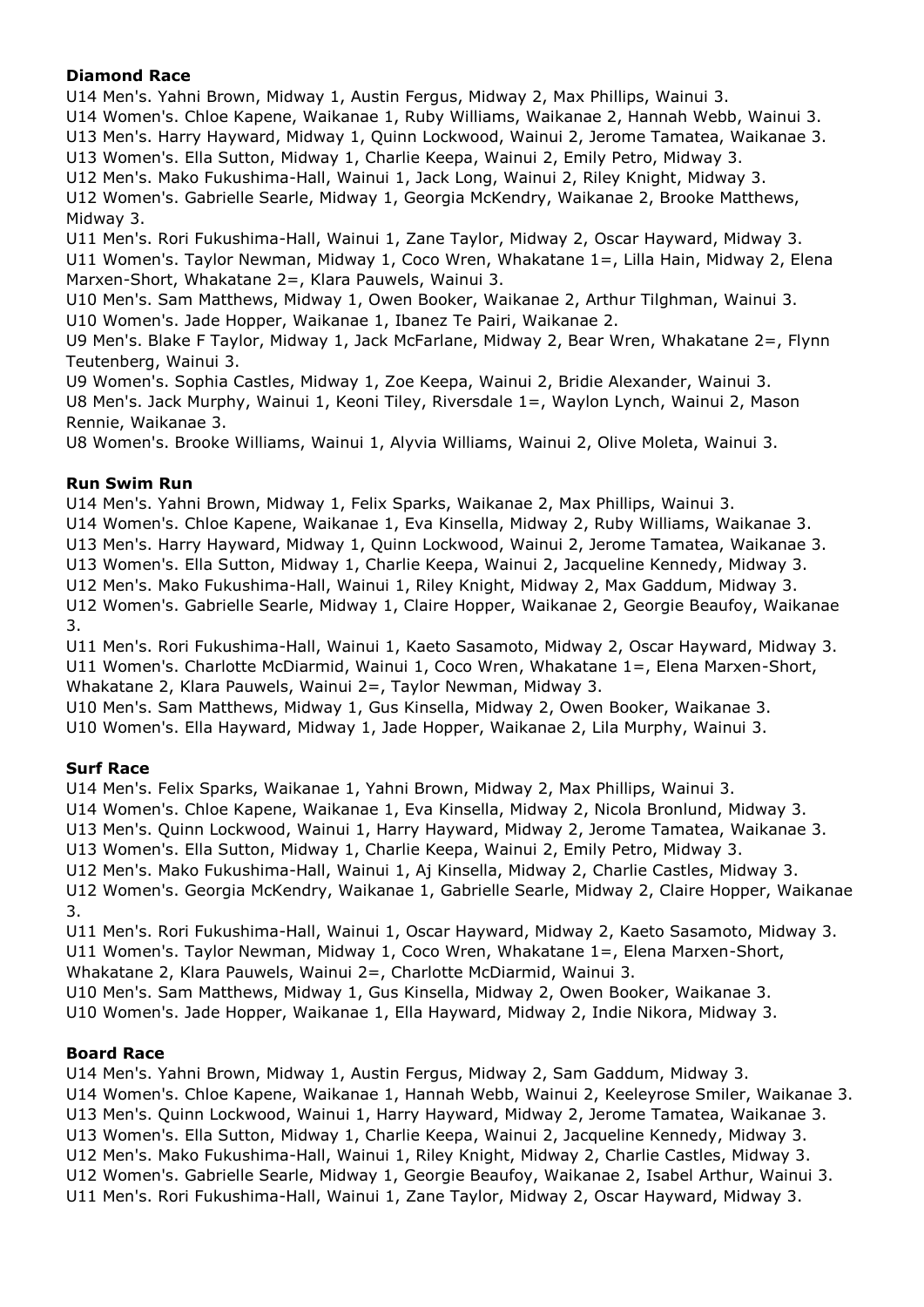U11 Women's. Taylor Newman, Midway 1, Coco Wren, Whakatane 1=, Lilla Hain, Midway 2, Elena Marxen-Short, Whakatane 2=, Charlotte McDiarmid, Wainui 3.

U10 Men's. Arthur Tilghman, Wainui 1, Tyson Ingoe, Midway 2, Sam Matthews, Midway 3. U10 Women's. Indie Nikora, Midway 1, Jade Hopper, Waikanae 2, Ibanez Te Pairi, Waikanae 3.

# **Board Relay**

U14 Men's. Midway (Yahni Brown/Harry Hayward/Austin Fergus) 1, Wainui (Gabriel Lobb/Max Phillips/Quinn Lockwood) 2, Midway (Sam Gaddum/Finn Cameron/Maxwell Kennedy) 3. U14 Women's. Midway (Ella Sutton/Jacqueline Kennedy/Emily Petro) 1, Waikanae (Chloe Kapene/Ruby Williams/Keeleyrose Smiler) 2, Wainui (Charlie Keepa/Hannah Webb/Amelia Arthur) 3. U12 Men's. Midway (Riley Knight/Max Gaddum/Charlie Castles) 1, Wainui (Mako Fukushima-Hall/Jack Long/Charle Whitfield) 2, Wainui (Shea Ferguson/Oliver Tilghman/Rori Fukushima-Hall) 3. U12 Women's. Midway (Gabrielle Searle/Brooke Matthews/Taylor Newman) 1, Waikanae (Georgie Beaufoy/Georgia McKendry/Claire Hopper) 2, Wainui (Isabel Arthur/Charlotte McDiarmid/Charlotte Alexander) 3.

U10 Men's. Midway (Maximus Gavin/Sam Matthews/Noah Whitley) 1.

U10 Women's. Midway (Indie Nikora/Bella Barclay/Ella Hayward) 1.

## **Beach Relay**

U14 Mixed. Waikanae (Jack McNaught/Felix Sparks/Chloe Kapene/Ruby Williams) 1, Midway (Yahni Brown/Finn Cameron/Nicola Bronlund/Eva Kinsella) 2, Waikanae (Taran Wilson/Jack McNauught/Keeley Smiler/Ruby Williams) 3.

U13 Mixed. Wainui (Taj Potter/Quinn Lockwood/Amelia Arthur/Charlie Keepa) 1, Midway (Harry Hayward/Seth Micaiah Ingoe/Emily Petro/Meg Allan) 2.

U12 Mixed. Waikanae (Coen-Theros Brown/Felix MacAlister/Georgie Beaufoy/Georgia McKendry) 1, Midway (Riley Knight/Gabrielle Searle/Brooke Matthews/Charlie Castles) 2, Midway (Max Gaddum/Willa Neems/Quinn Haughey/Aj Kinsella) 3.

U11 Mixed. Wainui (Rori Fukushima-Hall/Oliver Tilghman/Charlotte McDiarmid/Sophie Warren) 1, Midway (Elijah Wright/Celia Willoughby/Lachlan Gavin/Stella Hogarth) 2, Wainui (John Batarrita Clarke/Oliver Tilghman/Klara Pauwels/Alivia Crosby-Wright) 3.

U10 Men's. Midway (Tyson Ingoe/Noah Whitley/Thomas McFarlane/Jaxon Pardoe) 1, Midway (Maximus Gavin/Thomas Coleman/Hunter Huhu/Sam Matthews) 2.

U10 Women's. Midway (Indie Nikora/Bella Barclay/Ella Hayward/Willow Bolton-Riiley) 1. U9 Men's. Wainui (Zeberdee Findlay/Kahu Potter/Jack Murphy/Finnbar Whitfield) 1, Midway (Thomas Hain/Jack McFarlane/Blake F Taylor/Zac Robinson) 2, Waikanae (Maihi Swann-Ferris/Jacob Alister Swann-Finau/Xavier Booker/Kade Leighton) 3.

U9 Women's. Midway (Sophia Castles/Sophie Phelps/Charlotte Willoughby/Isla-Rose Gavin) 1, Wainui (Zoe Keepa/Brooke Williams/Alyvia Williams/Bridie Alexander) 2, Waikanae (Rain Mapu/Emma Dagger/Emma Webb/Ariana Moore) 3.

2km Mixed. Waikanae (Chloe Kapene /Matt Mckendry /Josh Leighton /Ruby Williams ) 1, Midway (Holli MacDonald/Harry Hayward/Charlie Castles/Stella Hogarth) 2, Wainui (Adrianna Batarrita/Johnny Batarrita/Charlie Keepa/Oliver Tilghnan) 3.

# **Grand Cameron**

U14 Mixed. Midway (Austin Fergus/Ruby Hogarth/Yahni Brown/Ella Sutton/Finn Cameron/Emily Petro) 1, Midway (Seth Micaiah Ingoe/Eva Kinsella/Sam Gaddum/Jacqueline Kennedy/Harry Hayward/Meg Allan) 2, Wainui (Quinn Lockwood/Else Pauwels/Max Phillips/Charlie Keepa/Gabriel Lobb/Hannah Webb) 3.

U12 Mixed. Wainui (Oliver Tilghman/Adrianna Batarrita Clarke/Jack Long/Klara Pauwels/Mako Fukushima-Hall/Isabel Arthur) 1, Midway (Charlie Castles/Lilla Hain/Brooke Matthews/Gabrielle Searle/Aj Kinsella/Riley Knight) 2, Midway (Celia Willoughby/Max Gaddum/Willa Neems/Zane Taylor/Taylor Newman/Kaeto Sasamoto) 3.

#### **Cameron Relay**

U10 Men's. Midway (Jaxon Pardoe/Noah Whitley/Sam Matthews/Tyson Ingoe) 1, Midway (Gus Kinsella/Thomas McFarlane/Thomas Coleman/Maximus Gavin) 2.

U10 Women's. Midway (Indie Nikora/Willow Bolton-Riiley/Ella Hayward/Bella Barclay) 1.